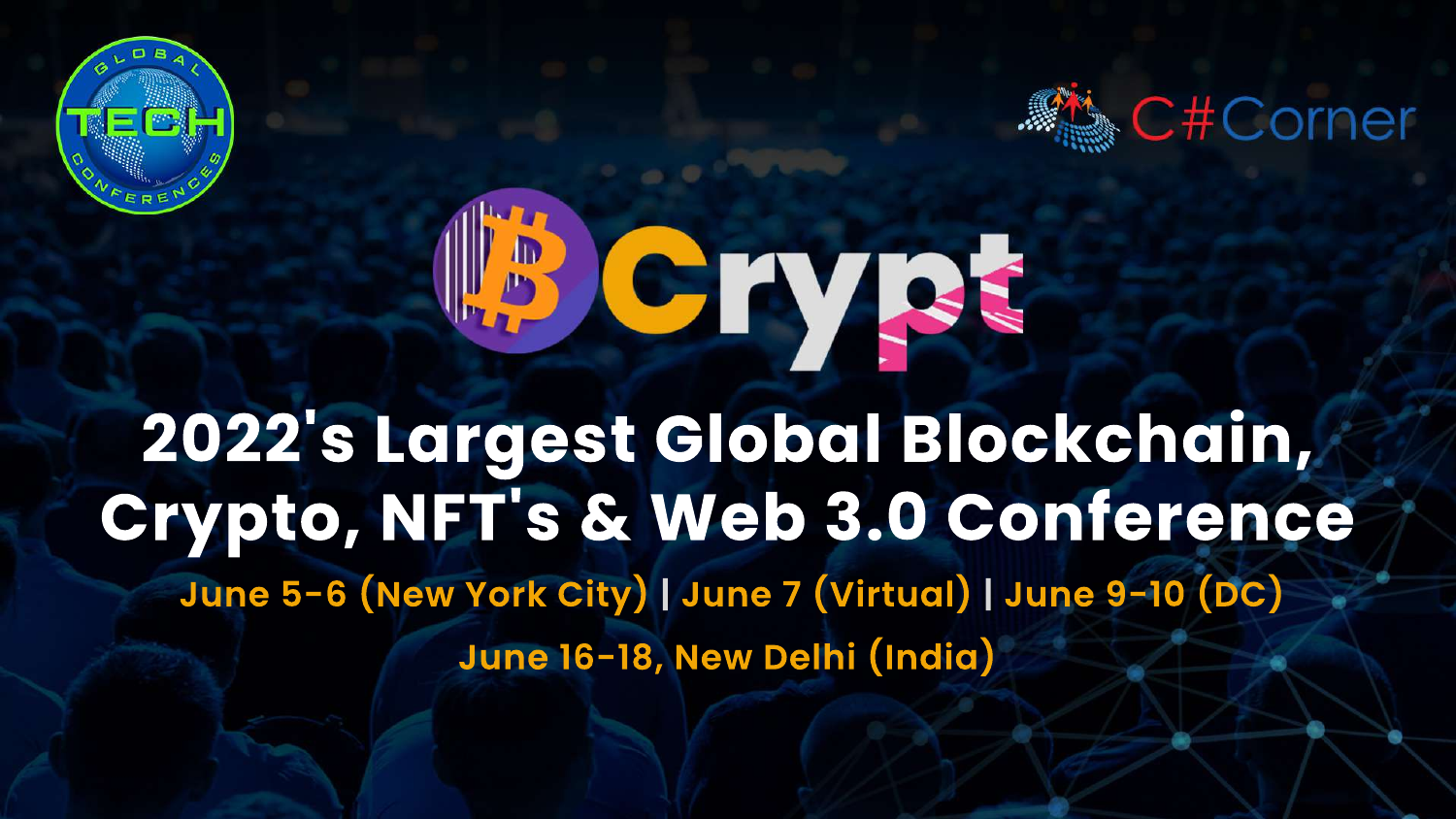## UNPARALLELED CONTENT **REACH&INNOVATION**

### **CHANGING THE WORLD ONE CONFERENCE AT A TIME**

**520,000 ATTENDEES**

**\*5M C-SHARPCORNER.COM**

**759 SPEAKERS**





**25K LINKEDIN**

\*Monthly Reach

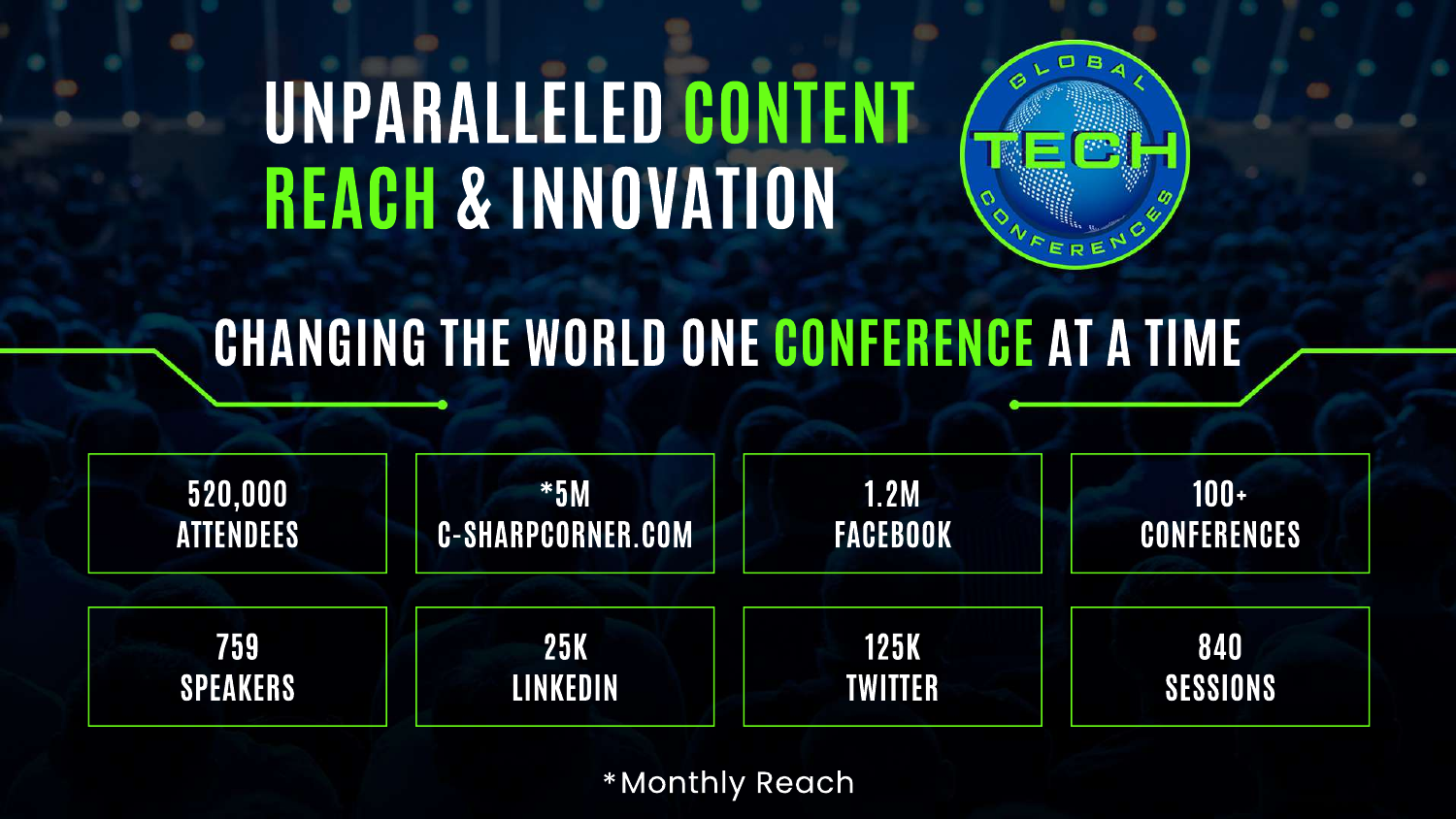

Be a part of the largest global blockchain, cryptocurrency, & Web 3.0 in-person & virtual conference, streaming live around the globe.

Speak to 10K developers, investors, enthusiasts and enterprise tech professionals along with over 100 subject matter experts who will lead keynote lectures, interactive panel discussions, and technical workshops showcasing the latest innovations, opportunities and solutions to drive business forward

**50+ SPEAKERS**

#### **10,000 ATTENDEES**



## C M T **June6-10,2022**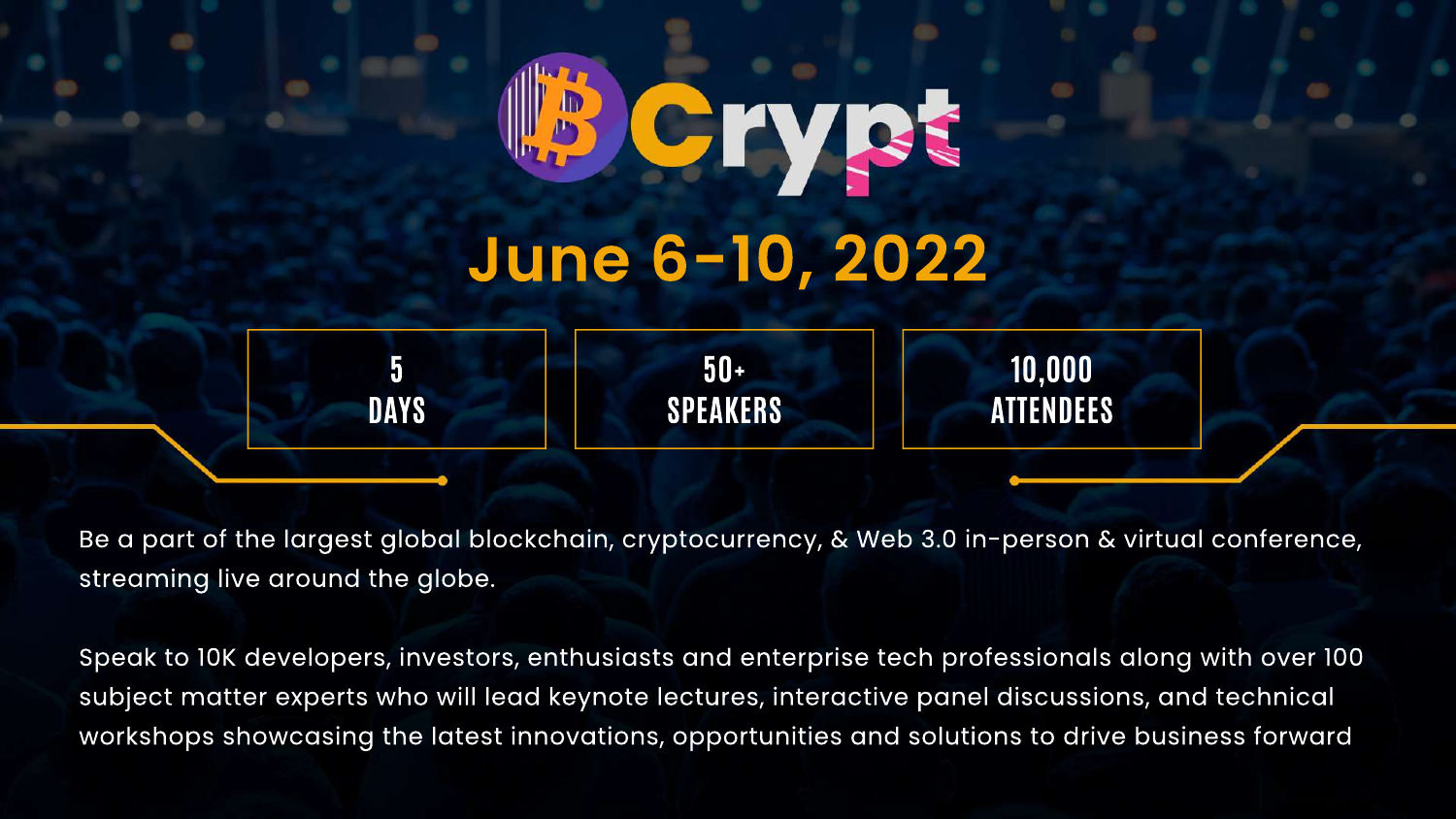### Subject Matter

Your brand can leverage a dedicated session or workshop or participate in established sessions and/or panel discussions.



Blockchain



Crypto



FinTech



ICO/STO/IEO



NFT's





Wallets



**Smart Contracts** 

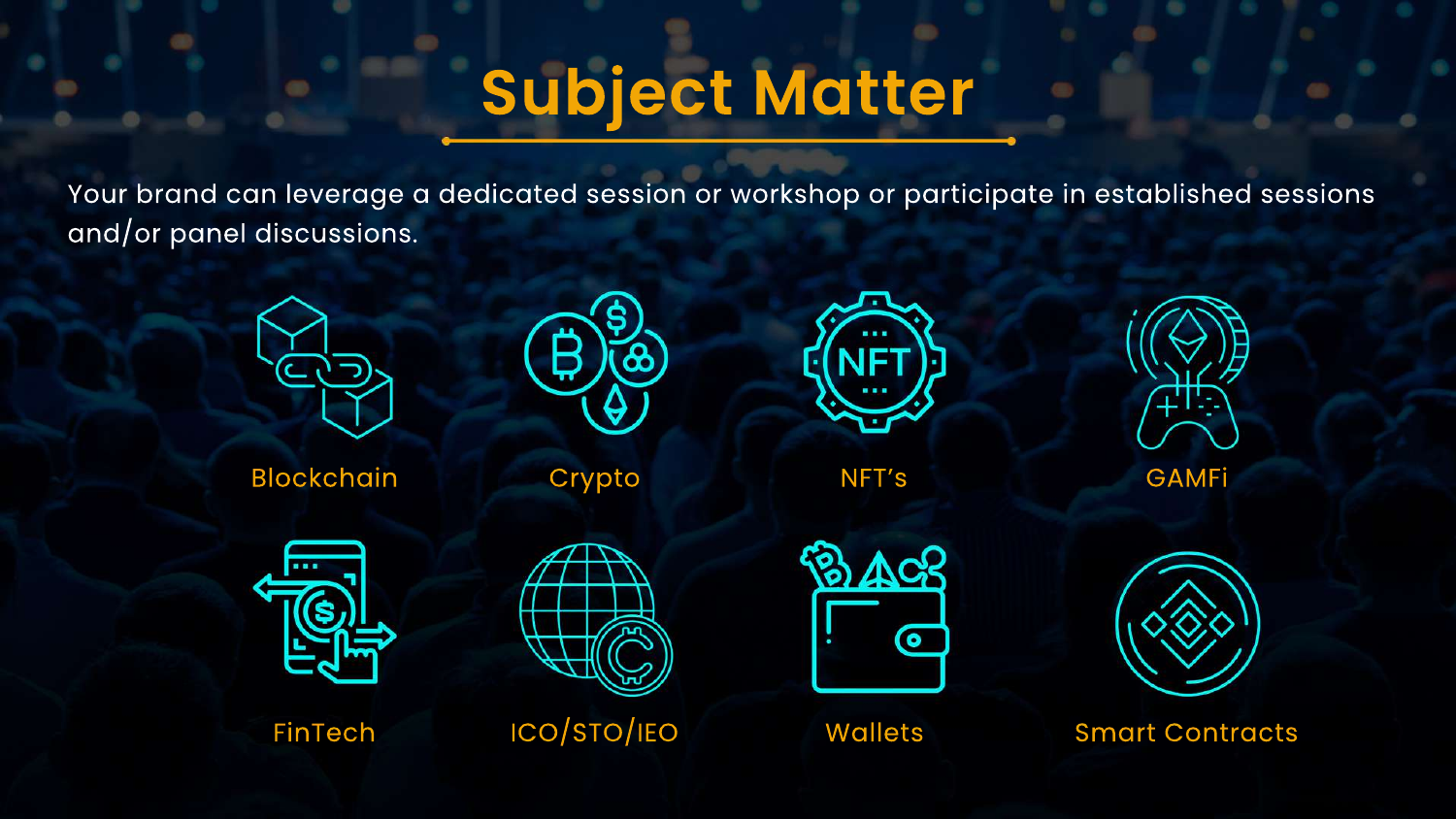Build your network and cumulative brand value by connecting with a targeted global audience looking to engage with industry thought leaders and subject matter experts who are showcasing the latest innovations, opportunities and challenges in the digital currency space.







### **Dynamic Activation**







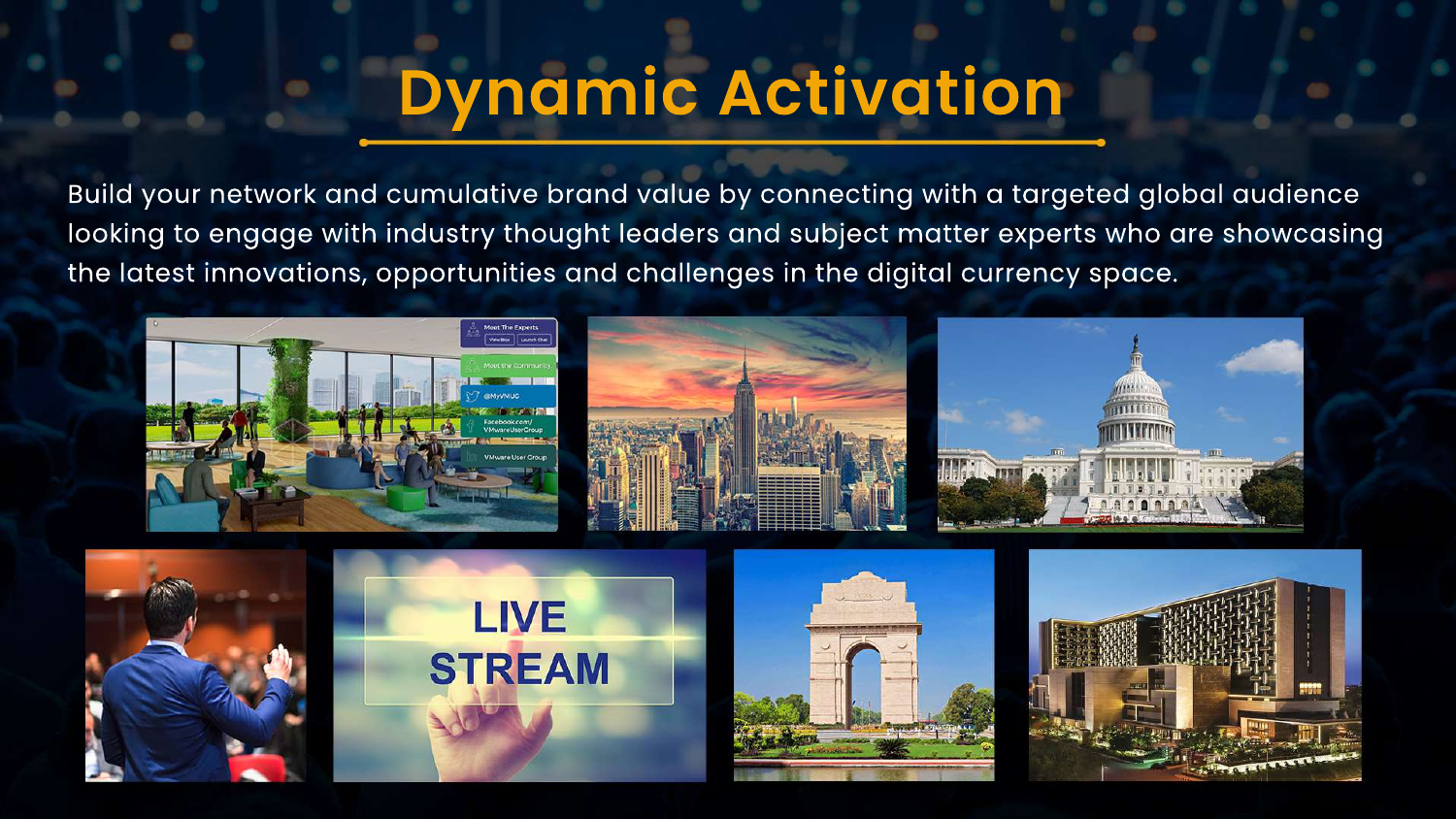### **Partner Benefits**

Let's discuss your targeted goals in relation to the event in order to customize a partnership that directly corrolates and delivers a strong ROI.

> **Event Service** Provider





**Branded Photo** Booth





Event Website Presence



**Commercial** Spots

> PR Inclusion

On-Screen Logo Branding



Recruit **Developers** 



Website Feature Generation C# Corner

Dedicated Social Posts



Branded Gamification



Interactive Expo Booth

fin ල



Dedicated **Brand Session** 









Lead

Customized Benefits

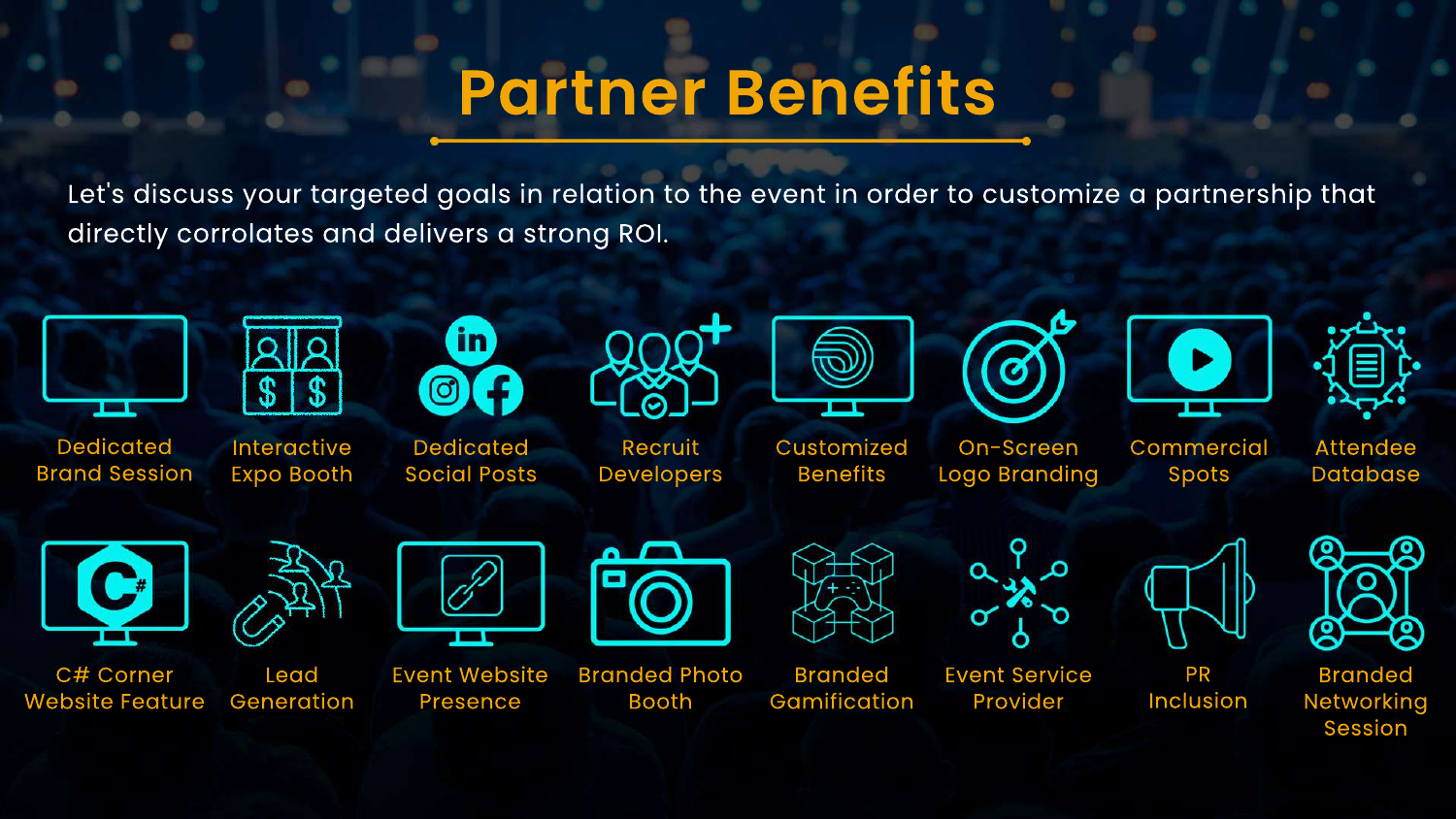- $\bullet$  **ONLY ONE TITLE SPONSOR PER CONFERENCE**
- **BOOTH/TABLE INCLUDED AT NO ADDITIONAL COST**
- **REGULAR PROMOTION ON SOCIAL MEDIA FACEBOOK1.2MILLION,TWITTER125K, LINKEDIN25K**
- **PLATINUM PACKAGEINCLUDED**
- **YOUR OWN BOOTH/TABLE TO PUT YOUR PEOPLE AND PROMOTIONS**
- **REGULAR PROMOTION ON SOCIAL MEDIA FACEBOOK1.2MILLION,TWITTER125K, LINKEDIN25K**
- **PLATINUM PACKAGEINCLUDED**



#### **TITLE SPONSOR \$20,000**

#### **BOOTH/TABLESPONSOR \$10,000**

### **Opportunities**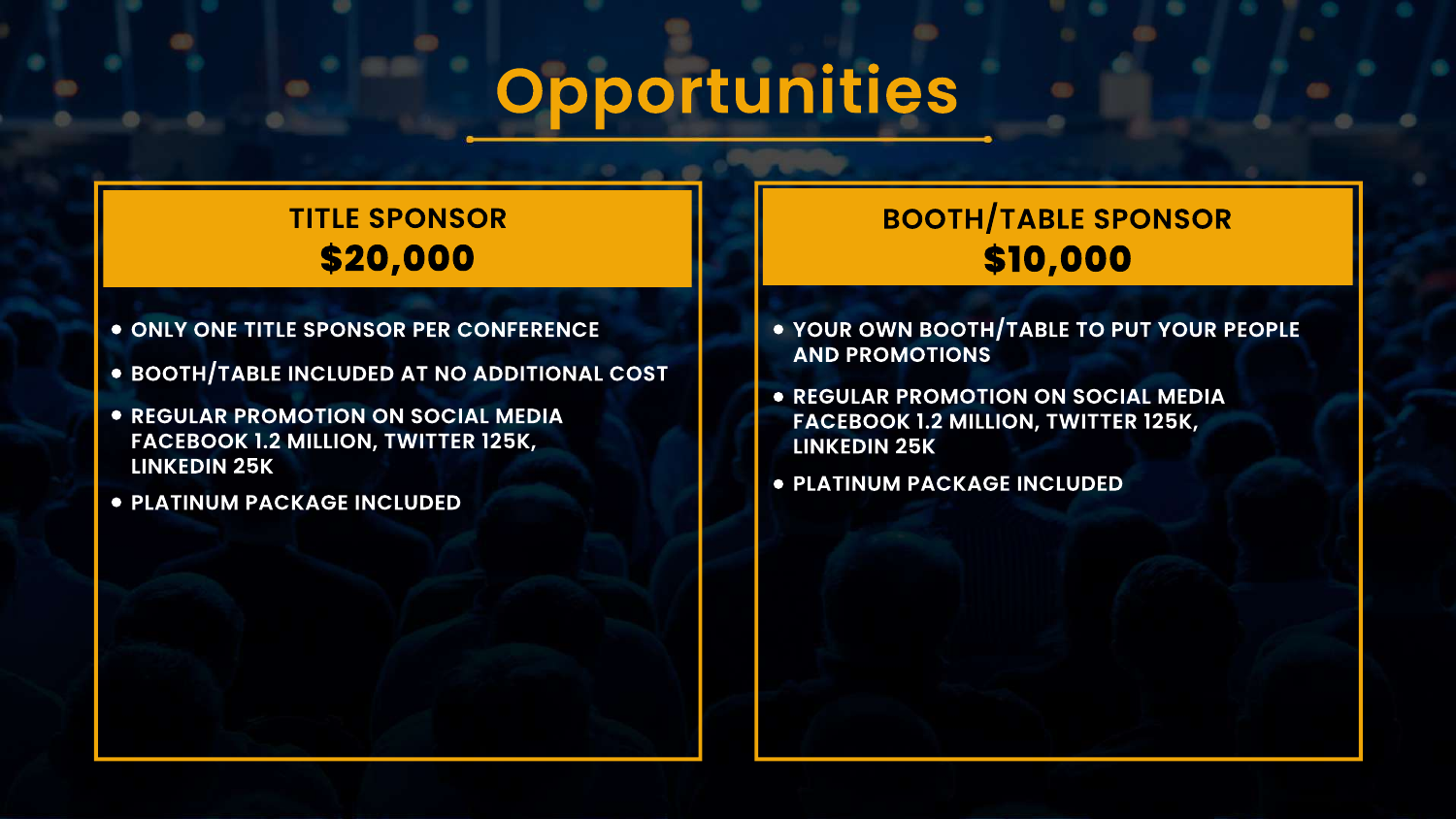- **FEATURED SPONSOR ON ALLBACKDROPS,BANNERS, PRINT & DIGITAL MEDIA.**
- **PRODUCT SPOTLIGHT DURING KEYNOTE SESSION BY MAHESH CHAND, FOUNDERC# CORNER**
- **GOODIES,GIVEAWAYS, AND PROMOTIONAL ITEMS.**
- $\bullet$  **DEDICATED SOCIAL MEDIA POSTS.**

**GOODIES,GIVEAWAYS, AND PROMOTIONAL ITEMS.** 

### **GOLD SPONSOR \$3,000**

- 
- 

**• FEATURED SPONSOR ON** ALL BACKDROPS, BANNERS, **PRINT & DIGITAL MEDIA.** 

#### **PLATINUM SPONSOR \$5,000**

#### **SILVER SPONSOR \$2,000**

- **FEATURED SPONSOR ON ALLBACKDROPS,BANNERS, PRINT & DIGITAL MEDIA.**
- **GOODIES,GIVEAWAYS, AND PROMOTIONAL ITEMS.**